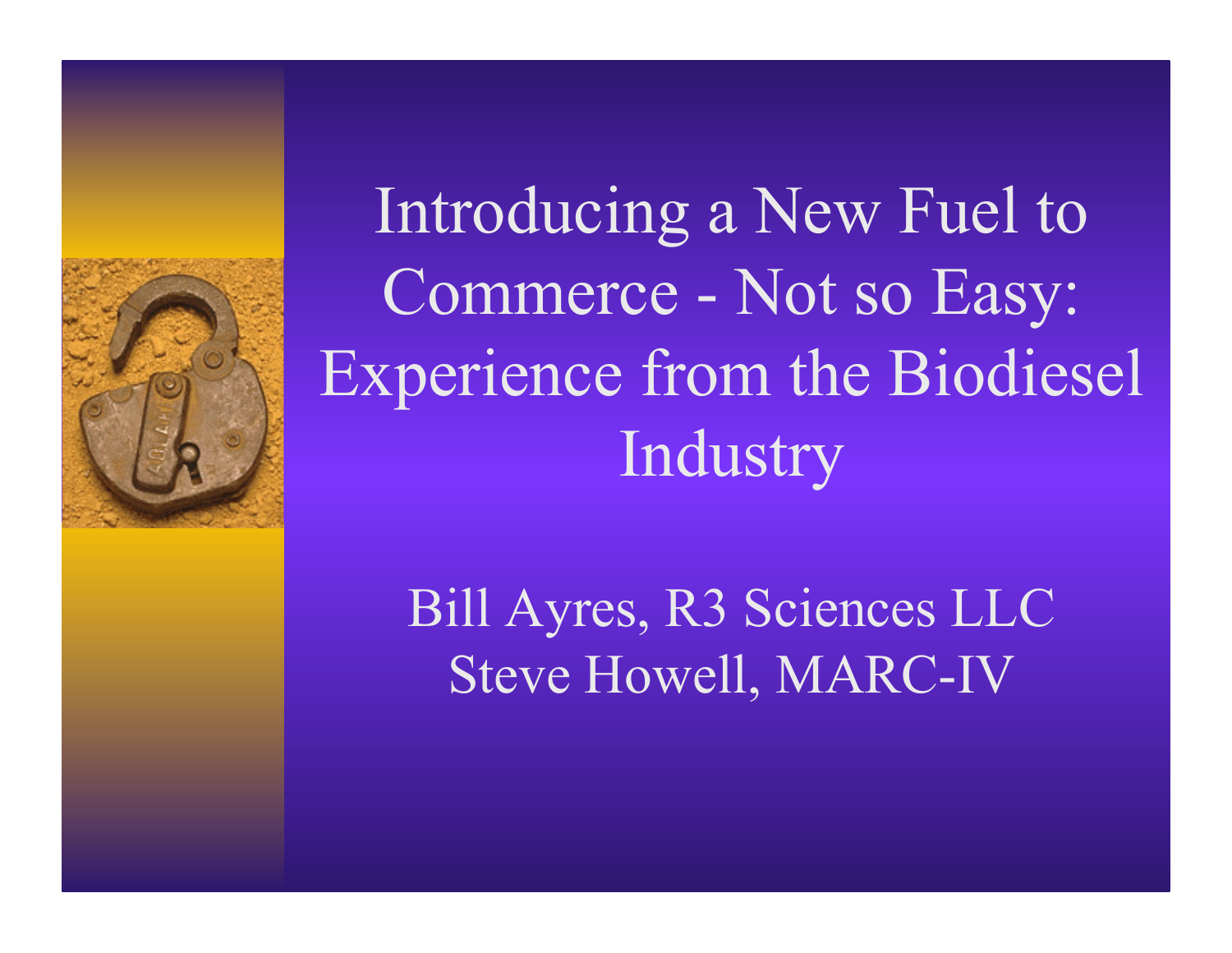### Considerations for New Fuels

Fuels are some of the most highly regulated and scrutinized commodities in the US

– Over 200 billion gallons of fuel is used each year in the US

- Large multi-national oil companies have deep pockets, and therefore can withstand the costs of regulation, oversight, and approvals
- They also protect their existing markets with every means at their disposal
- Breaking into the fuel business is not for the faint at heart and requires sustained, major investments by both the private and public sector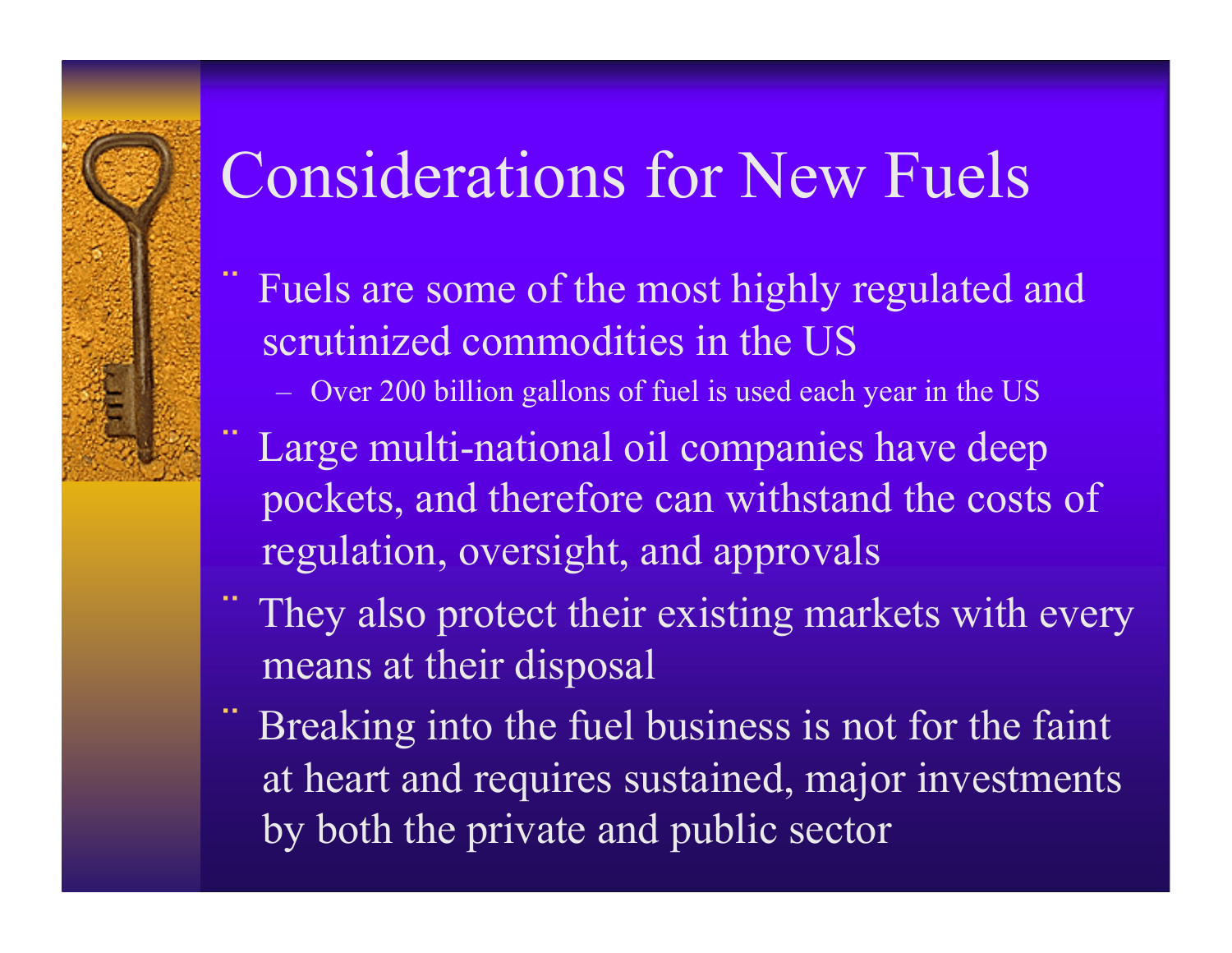# Considerations for New Fuels

- ¨Driving Forces
- Fuel Production and Raw Matl's
- Getting Legal
- Getting Accepted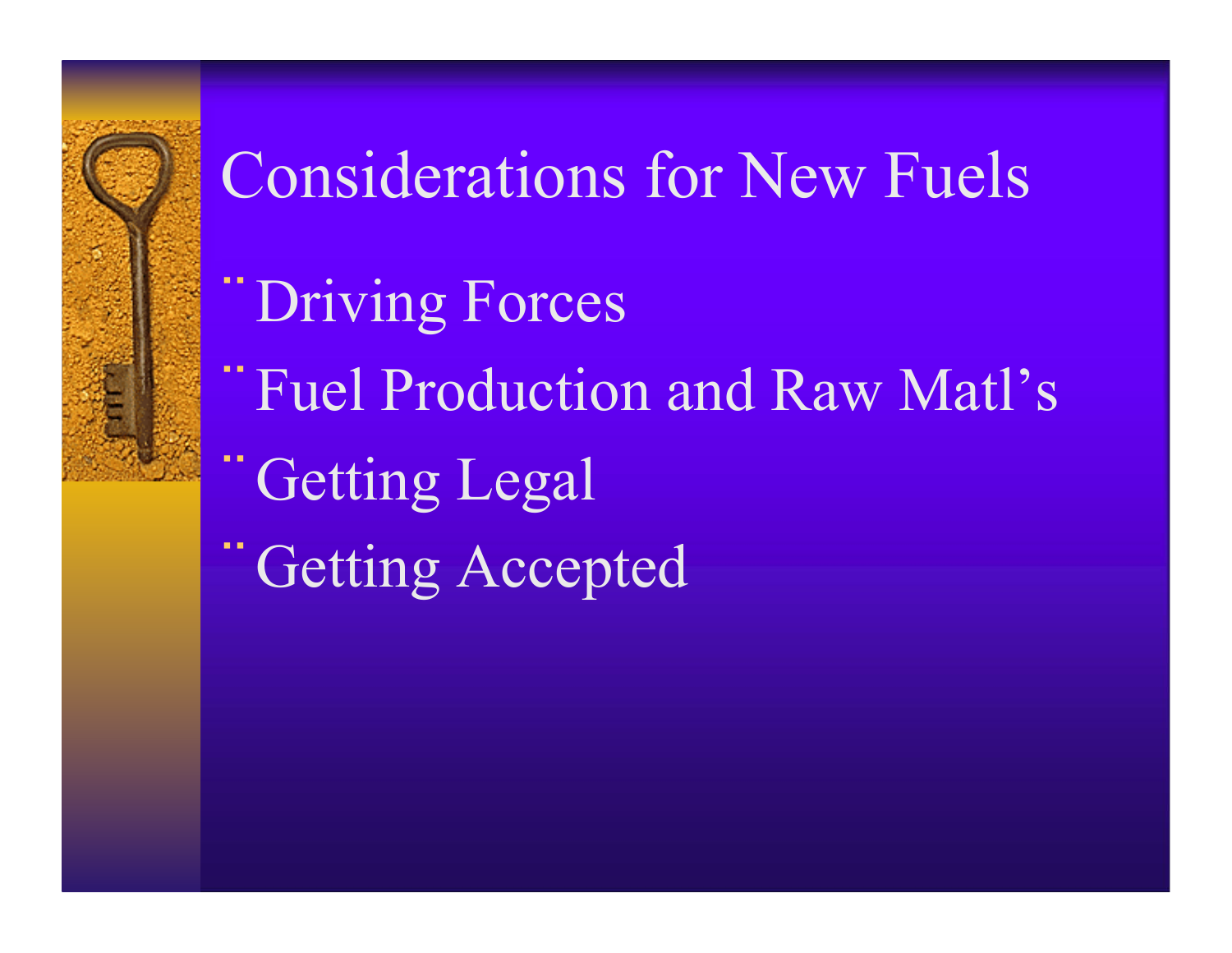### Driving Forces for Change

- For the most part, US customers are happy with their current fuels and vehicles
- They are reliable, relatively inexpensive, and are familiar to everyone
- Some are even fun!
- For this reason, there is strong resistance to change and a reluctance to change based on the problems and issues with alternative fuels introduced thus far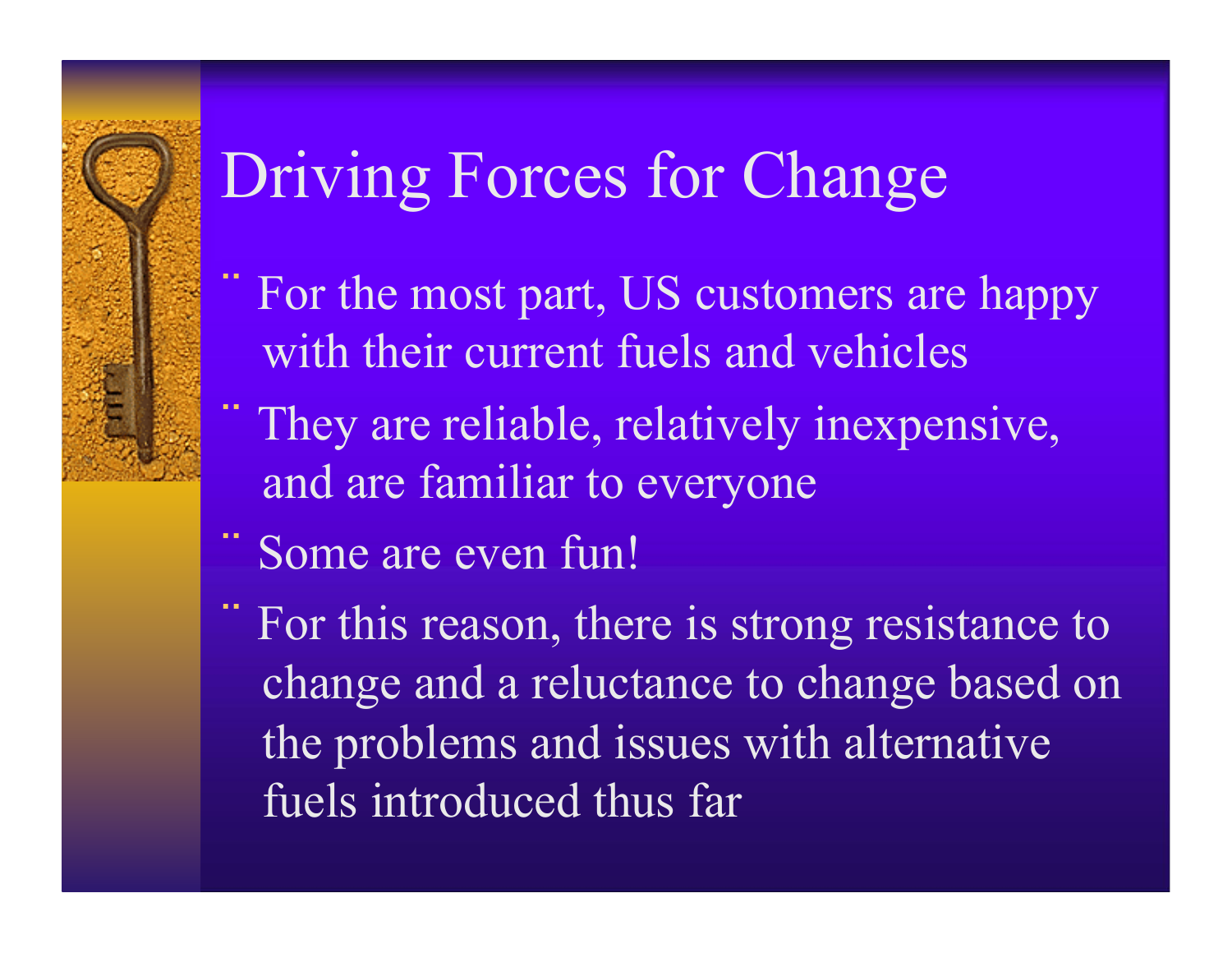# Economic Forces

- Is the new fuel cheaper for the user?
	- Cost per gallon (or mile)
	- Cost of equipment that uses the fuel
	- Ongoing maintenance costs
	- Durability, years to scrap or sale
	- Are incentives available for the fuel or the vehicle?
	- Do technical attributes bring value? (i.e. higher cetane, higher lubricity)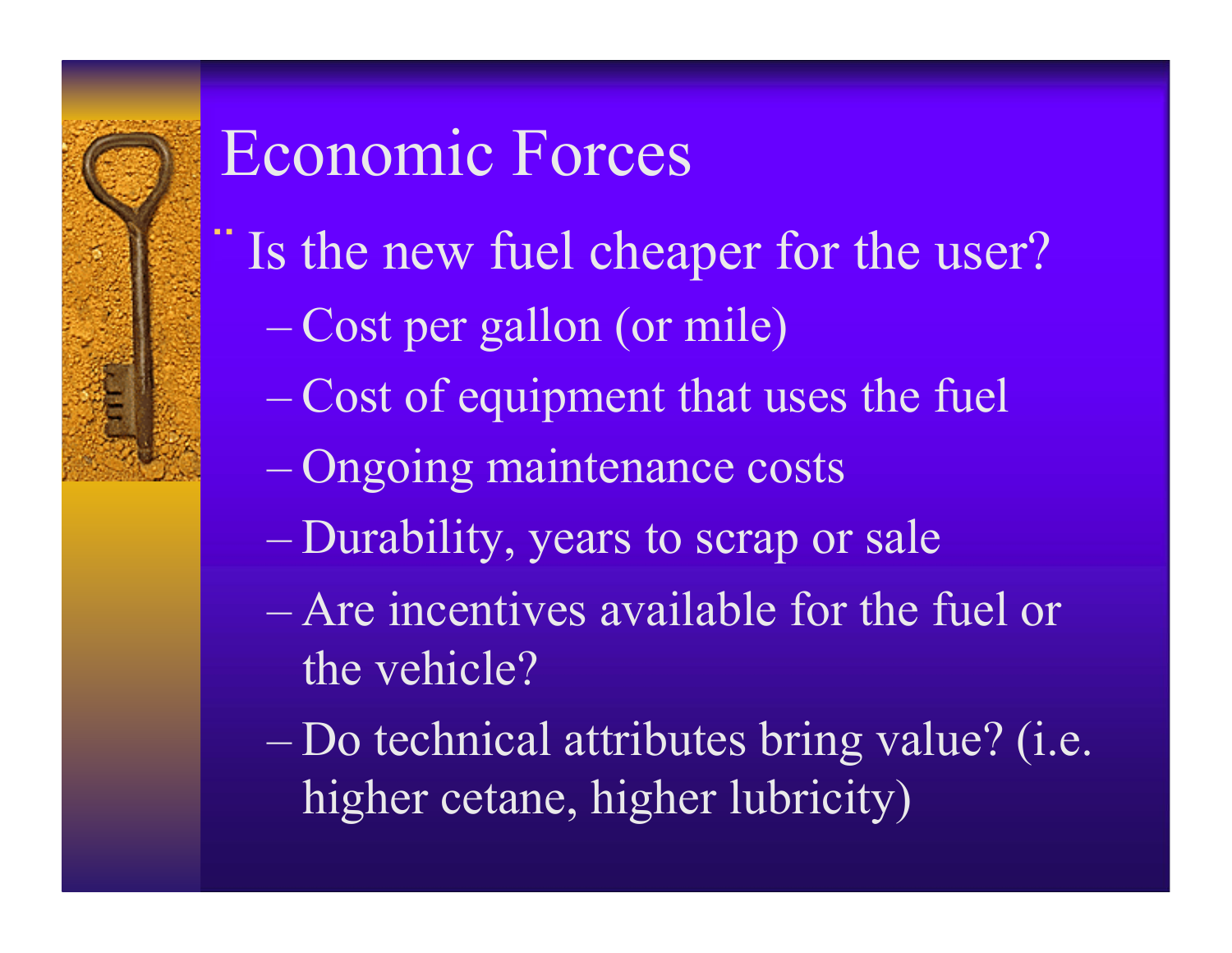# Societal and Economic Forces

- Is the new fuel the cheapest way to meet a company, city, state or federal goal?
	- Safety
	- Environmental
	- Health
	- Sustainability
	- Renewable
	- Domestically/Locally Produced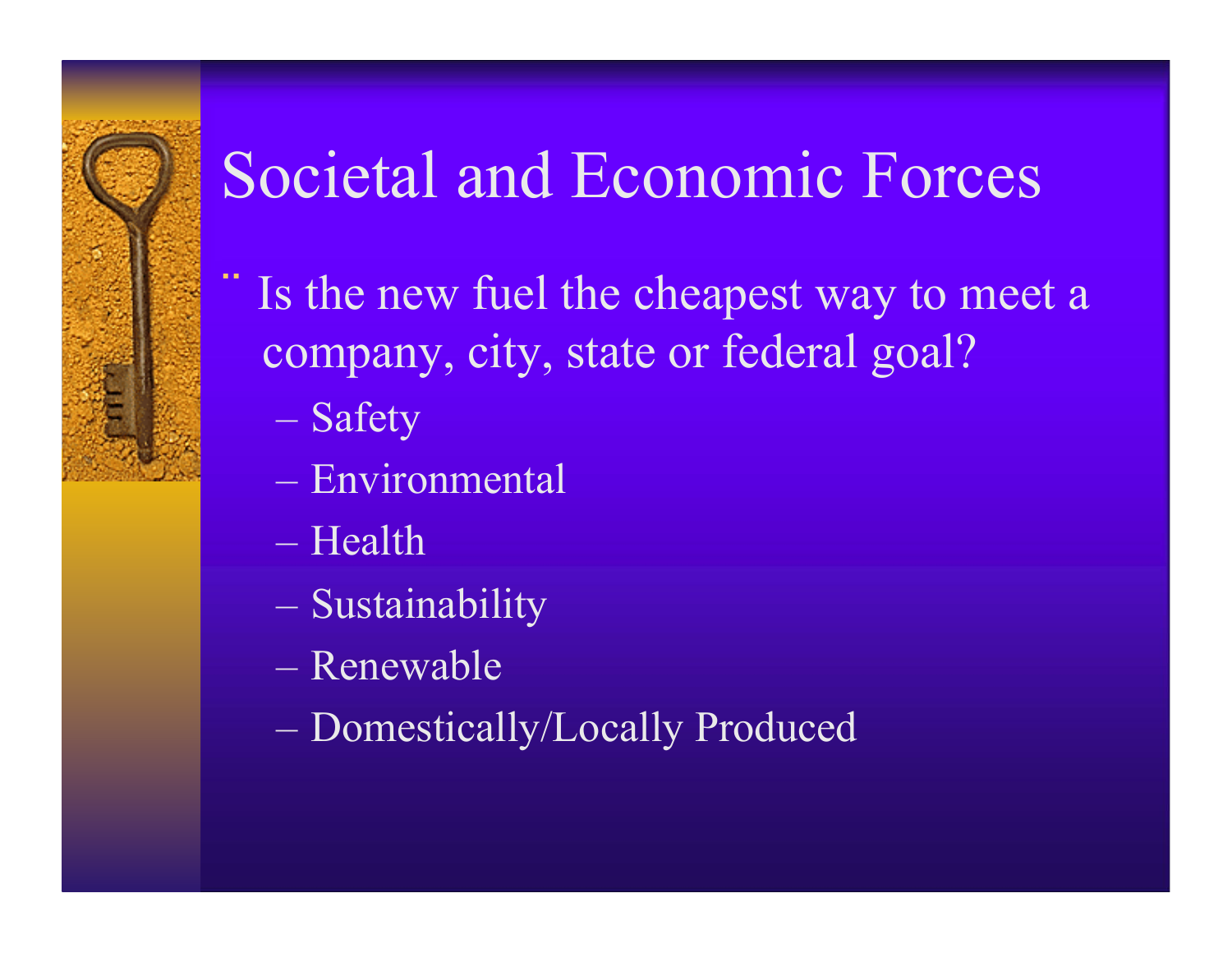### Regulatory and Economic Forces

- Is the new fuel the cheapest way to meet a local, state, or federal regulation?
	- Clean Air Act Amendments of 1990
	- Energy Policy Act of 1992
	- Renewable Fuels Standard-2, 2008
	- Low Carbon Fuel Standard under consideration by several states
	- Various retro-fit or re-build regulations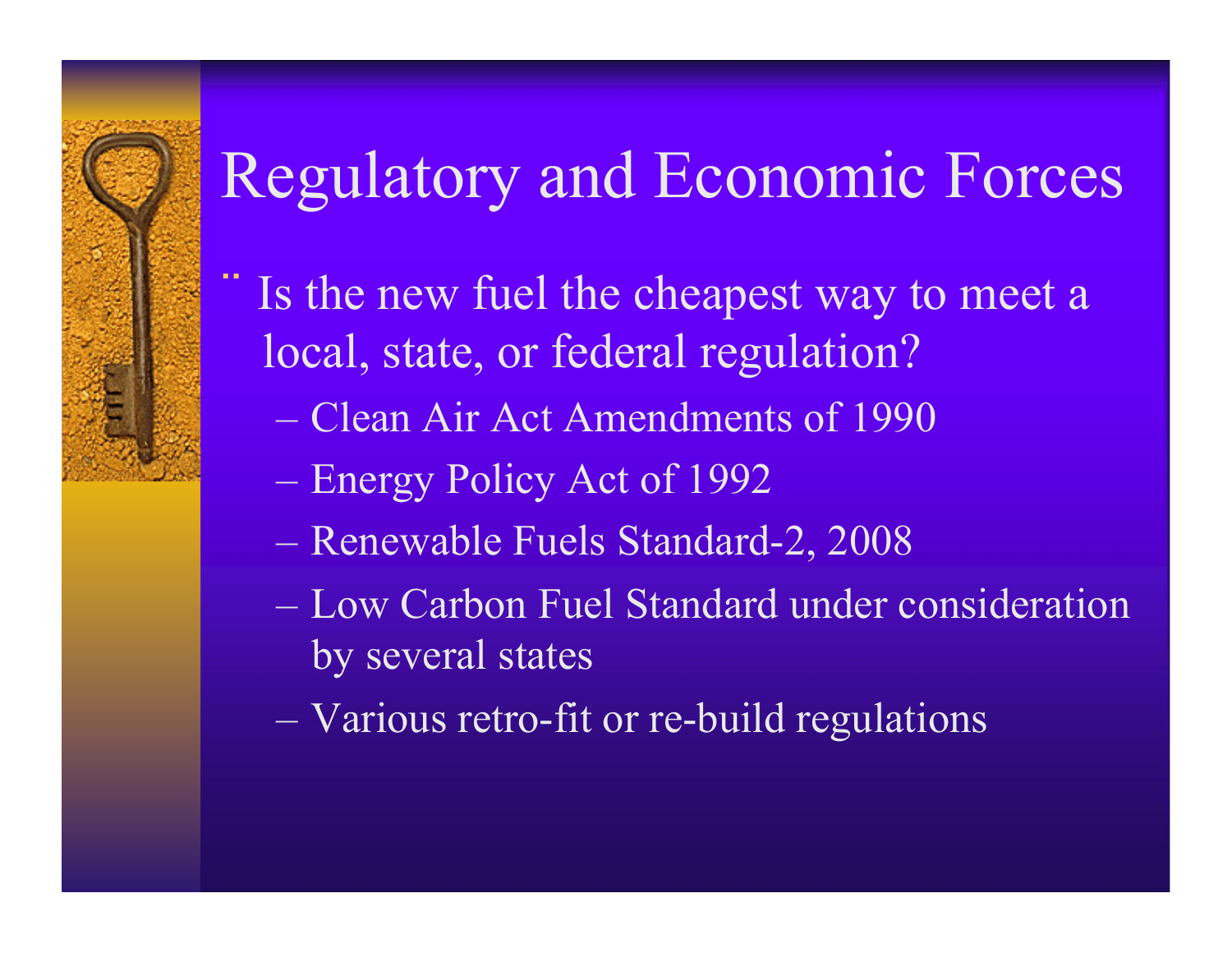#### Volume Standards as Set Forth in RFS2

|      | <b>Conventional</b><br><b>Renewable</b><br><b>Fuels</b>                                      |                                                          | <b>Total</b><br><b>Advanced</b>                             |                                              |                                         | <b>Total</b><br><b>Renewable</b><br>Fuel |
|------|----------------------------------------------------------------------------------------------|----------------------------------------------------------|-------------------------------------------------------------|----------------------------------------------|-----------------------------------------|------------------------------------------|
| Year | Conventional<br><b>Renewable Fuels</b><br>(Grandfathered<br>O <sub>r</sub><br>20% Reduction) | <b>Advanced Biofuel</b><br><b>NESTED STANDARDS</b>       |                                                             |                                              |                                         | Total                                    |
|      |                                                                                              | <b>Biomass-Based</b><br><b>Diesel</b><br>(50% Reduction) | <b>Non Cellulosic</b><br><b>Advanced</b><br>(50% Reduction) | <b>Cellulosic Biofuel</b><br>(60% Reduction) | <b>Total Advanced</b><br><b>Biofuel</b> | Renewable<br>Fuel                        |
| 2008 | 9.00                                                                                         |                                                          |                                                             |                                              |                                         | 9.0                                      |
| 2009 | 10.50                                                                                        | 0.5                                                      | 0.1                                                         |                                              | 0.6                                     | 11.1                                     |
| 2010 | 12.00                                                                                        | 0.65                                                     | 0.2                                                         | 0.1                                          | 0.95                                    | 12.95                                    |
| 2011 | 12.60                                                                                        | 0.80                                                     | 0.3                                                         | 0.25                                         | 1.35                                    | 13.95                                    |
| 2012 | 13.20                                                                                        | 1.0                                                      | 0.5                                                         | 0.5                                          | 2.0                                     | 15.2                                     |
| 2013 | 13.80                                                                                        | 1.0                                                      | 0.75                                                        | 1.0                                          | 2.75                                    | 16.55                                    |
| 2014 | 14.50                                                                                        | 1.0                                                      | 1.00                                                        | 1.75                                         | 3.75                                    | 18.15                                    |
| 2015 | 15.00                                                                                        | 1.0                                                      | 1.50                                                        | 3.0                                          | 5.5                                     | 20.5                                     |
| 2016 | 15.00                                                                                        | 1.0                                                      | 2.00                                                        | 4.25                                         | 7.25                                    | 22.25                                    |
| 2017 | 15.00                                                                                        | 1.0                                                      | 2.50                                                        | 5.5                                          | 9.0                                     | 24.0                                     |
| 2018 | 15.00                                                                                        | 1.0                                                      | 3.00                                                        | 7.0                                          | 11.0                                    | 26.0                                     |
| 2019 | 15.00                                                                                        | 1.0                                                      | 3.50                                                        | 8.5                                          | 13.0                                    | 28.0                                     |
| 2020 | 15.00                                                                                        | 1.0                                                      | 3.50                                                        | 10.5                                         | 15.0                                    | 30.0                                     |
| 2021 | 15.00                                                                                        | 1.0                                                      | 3.50                                                        | 13.5                                         | 18.0                                    | 33.0                                     |
| 2022 | 15.00                                                                                        | 1.0                                                      | 4.00                                                        | 16.0                                         | 21.0                                    | 36.0                                     |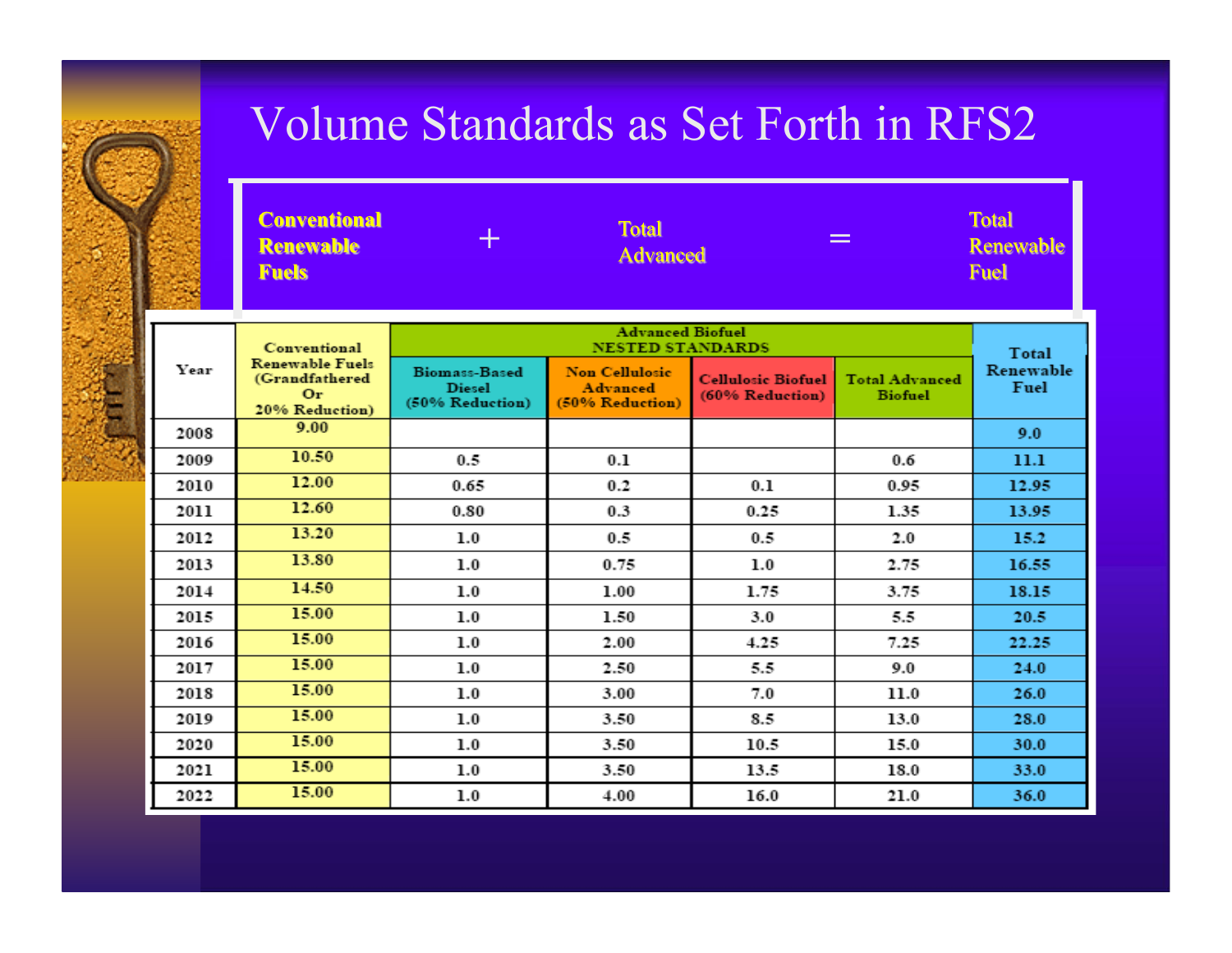### Developing a Market Strategy

- Based on a thorough analysis of the driving forces for changing fuels a market strategy and image for the product must be developed
	- For biodiesel, the driving forces were cleaner burning, less toxic and more biodegradable, renewable, domestically produced, and least cost way to meet government regulations (EPACT, RFS2, Energy Security Act, etc.)
- ¨ This image must be shared widely with users, regulators, and stakeholders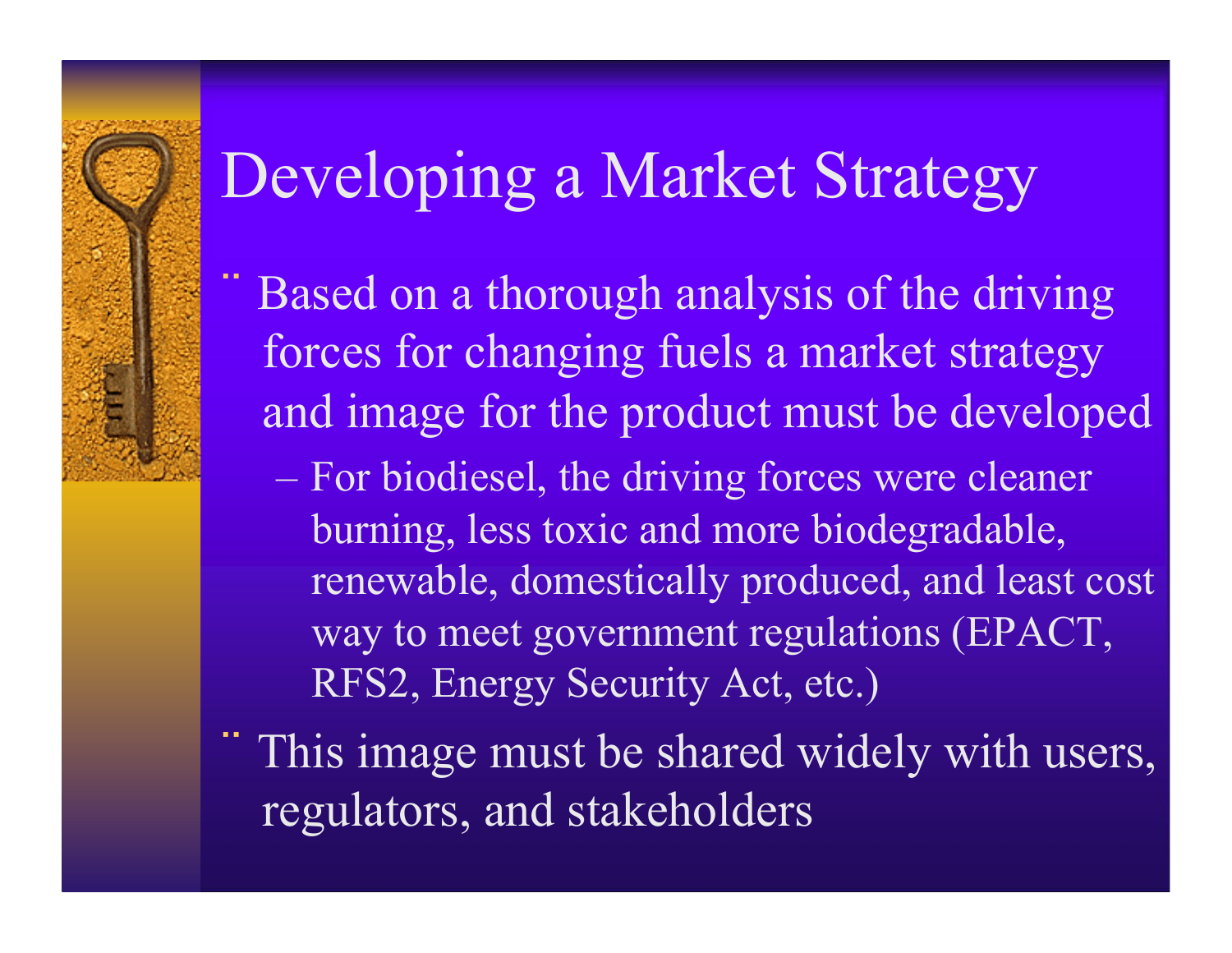### Next Step: Production

- If the economics and marketing strategy have promise, the next step is producing the fuel as cheaply as possible
	- Raw material procurement
	- Site location
	- Production technology
- For the case of biodiesel, this was relatively simple since methyl esters have been made for years in the fats and oils business, and fats and oils trading is well established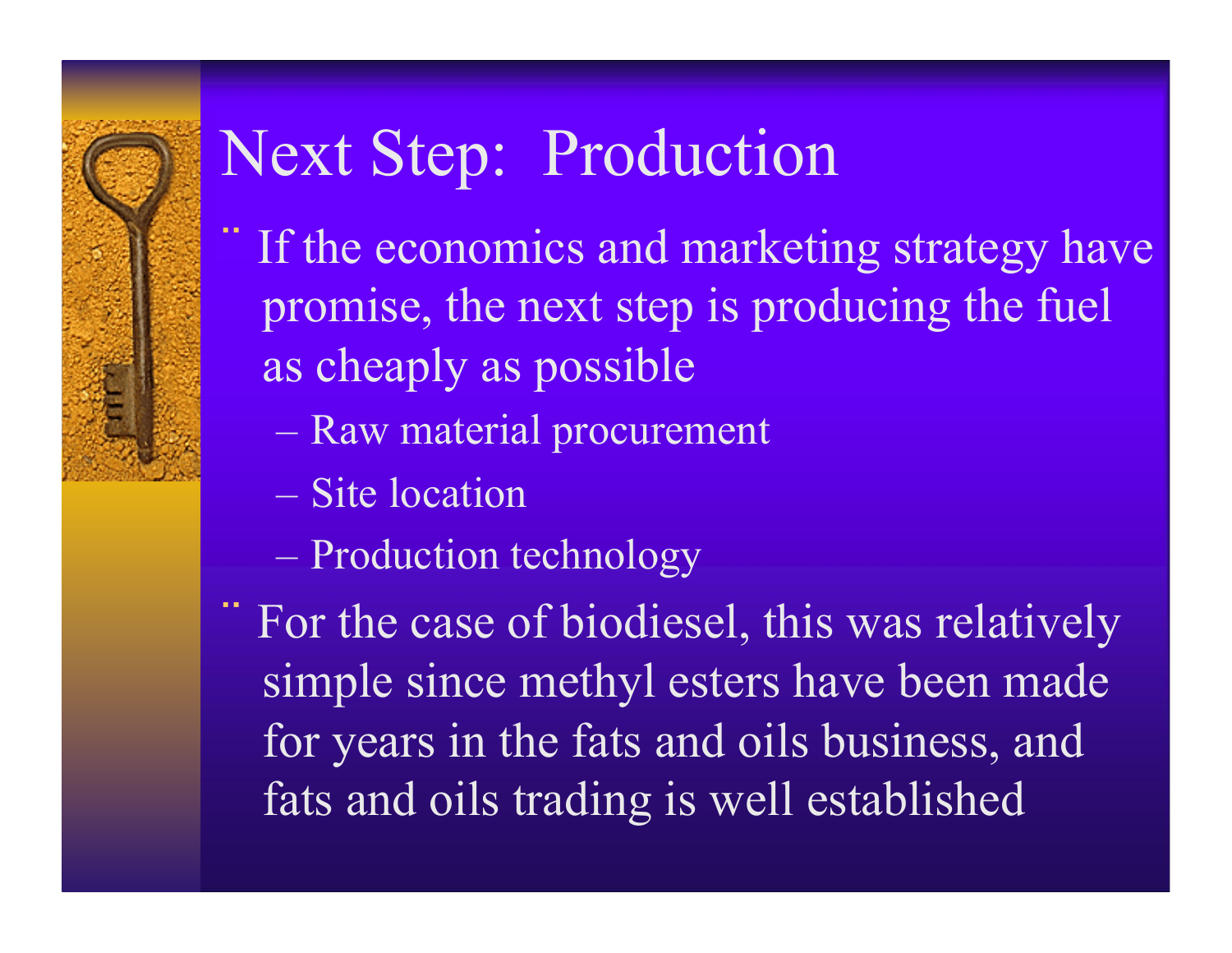### Production—not so simple

Even though methyl esters had been made for years by fats and oil companies, minor components OK for oleochemical use were NOT OK for engines:

- Mono-, di-, triglycerides
- PPM levels of left over catalyst soaps
	- Can clog filters or de-activate new diesel catalysts
- PPM level of phosphorous
	- Can de-activate new diesel catalysts

Changes were needed to make a good fuel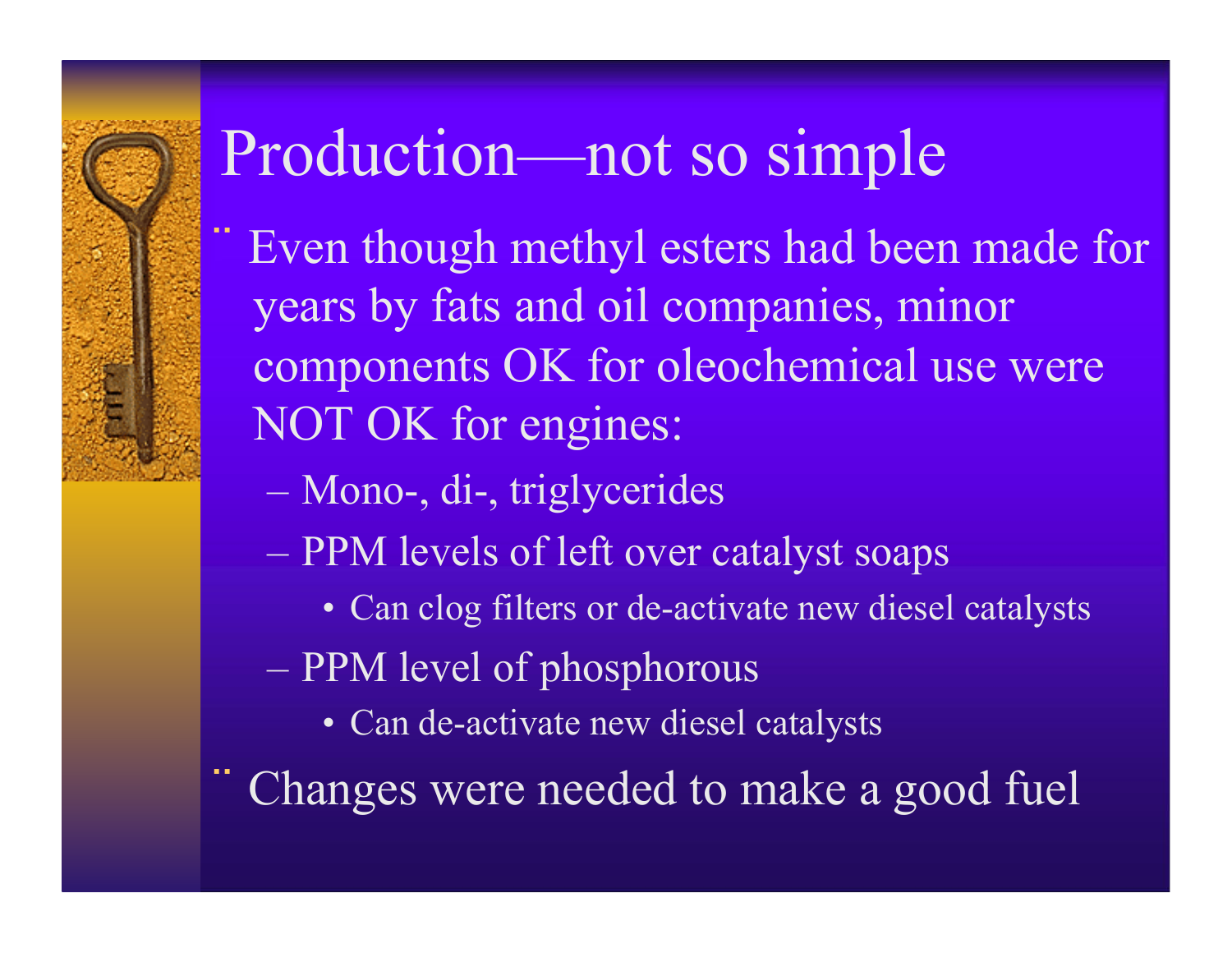# Getting Legal

- Since they are a commodity used by virtually every citizen, fuels are highly regulated commodity
	- Quality, Consumer Protection
	- Emissions
	- Safety
	- Health Impacts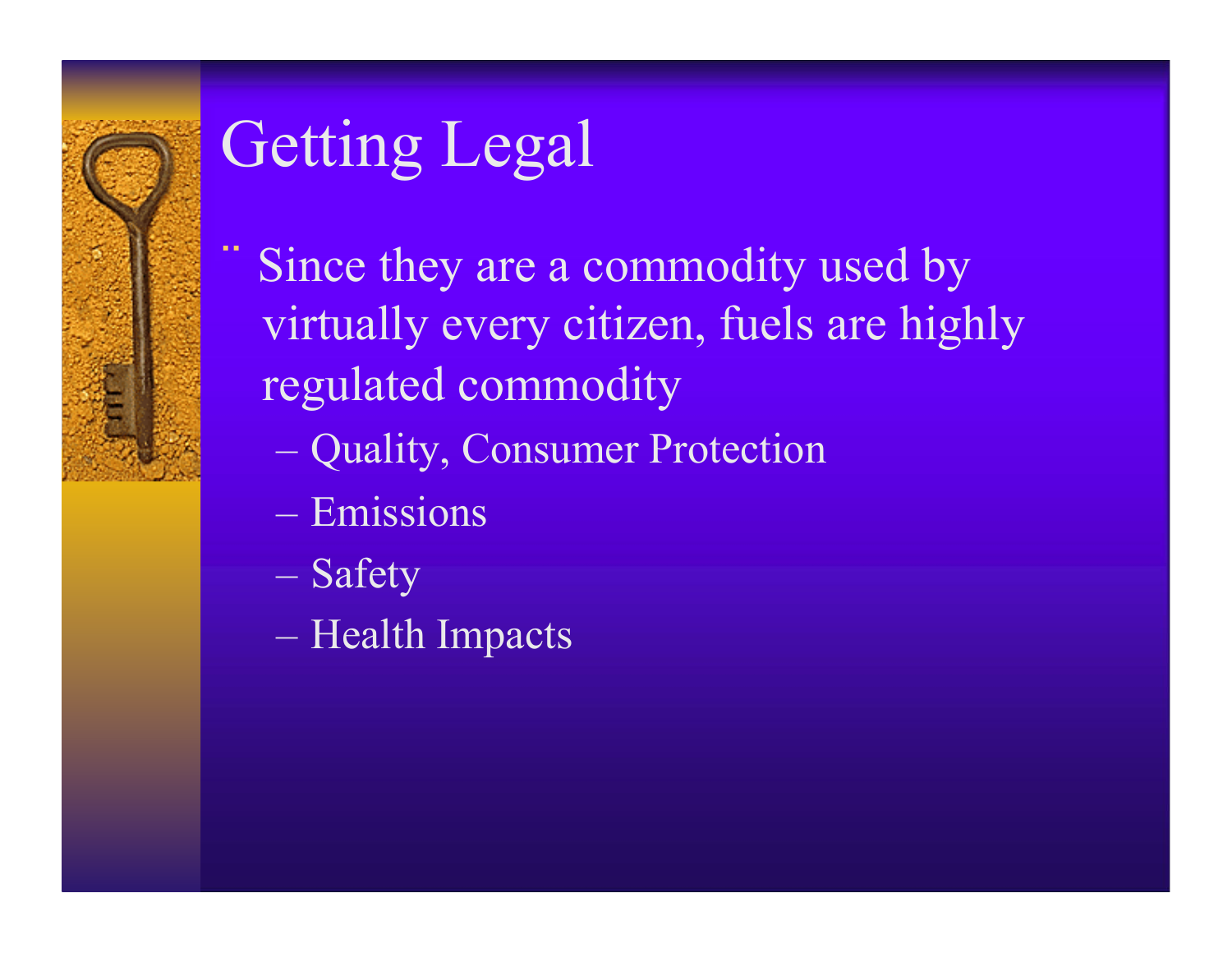#### Quality and Specifications ASTM International sets US fuel specs Engine and vehicle companies, fuel buyers, and fuel regulators require commodity fuels in the US to have an ASTM standard The most seasoned experts from major oil companies, engine and vehicle manufacturers, regulators and third party experts at ASTM vote on standards – One negative vote can kill a ballot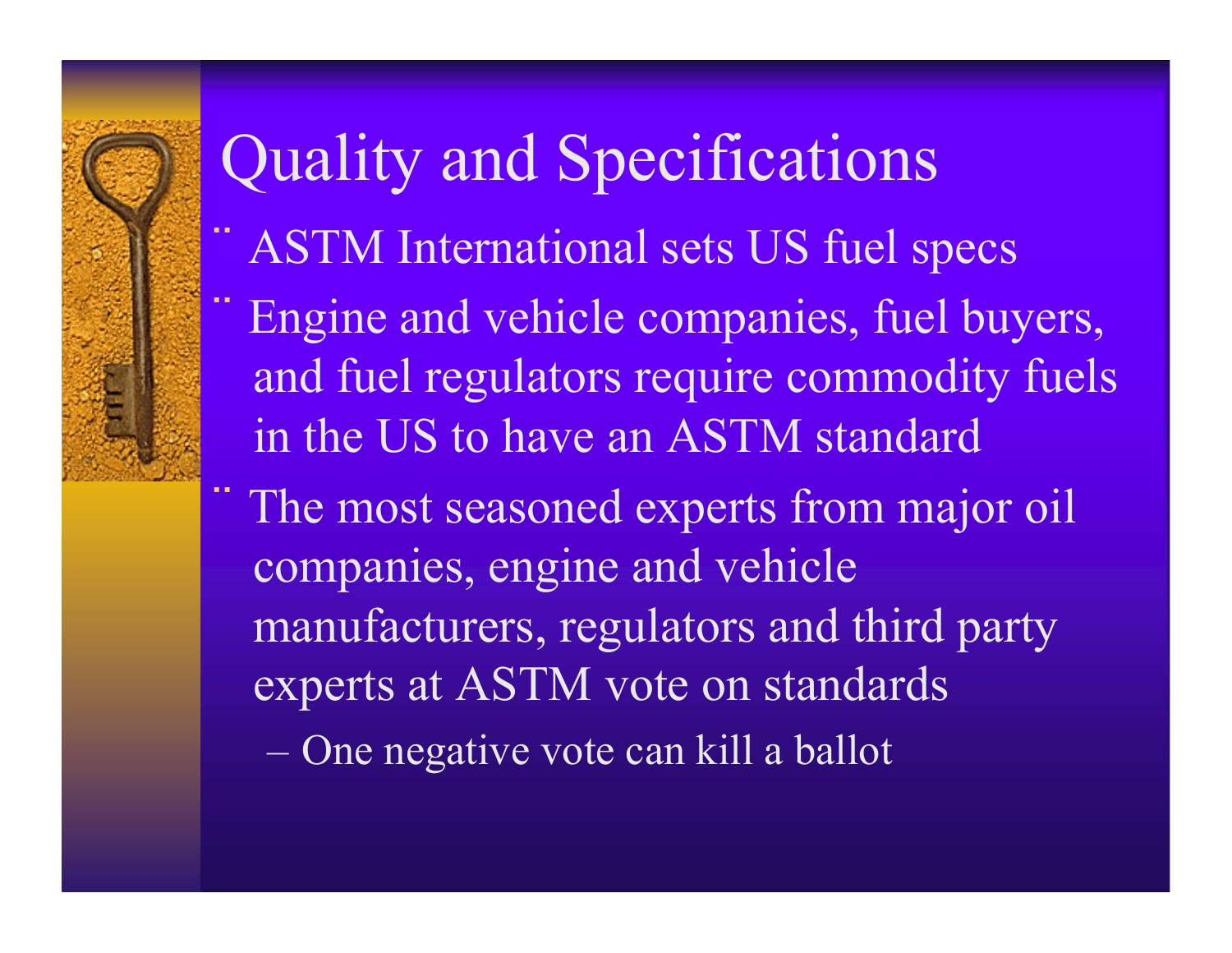### Quality and Standards

- Biodiesel started in 1993, formal approval for B100 in 2001 and for B20 in 2008
- Over \$60MM in research and testing with engines in the laboratory and large field trials were required to secure the technical information needed to pass the ASTM standards for biodiesel.
- Efforts continue to improve both the petrodiesel and biodiesel ASTM standards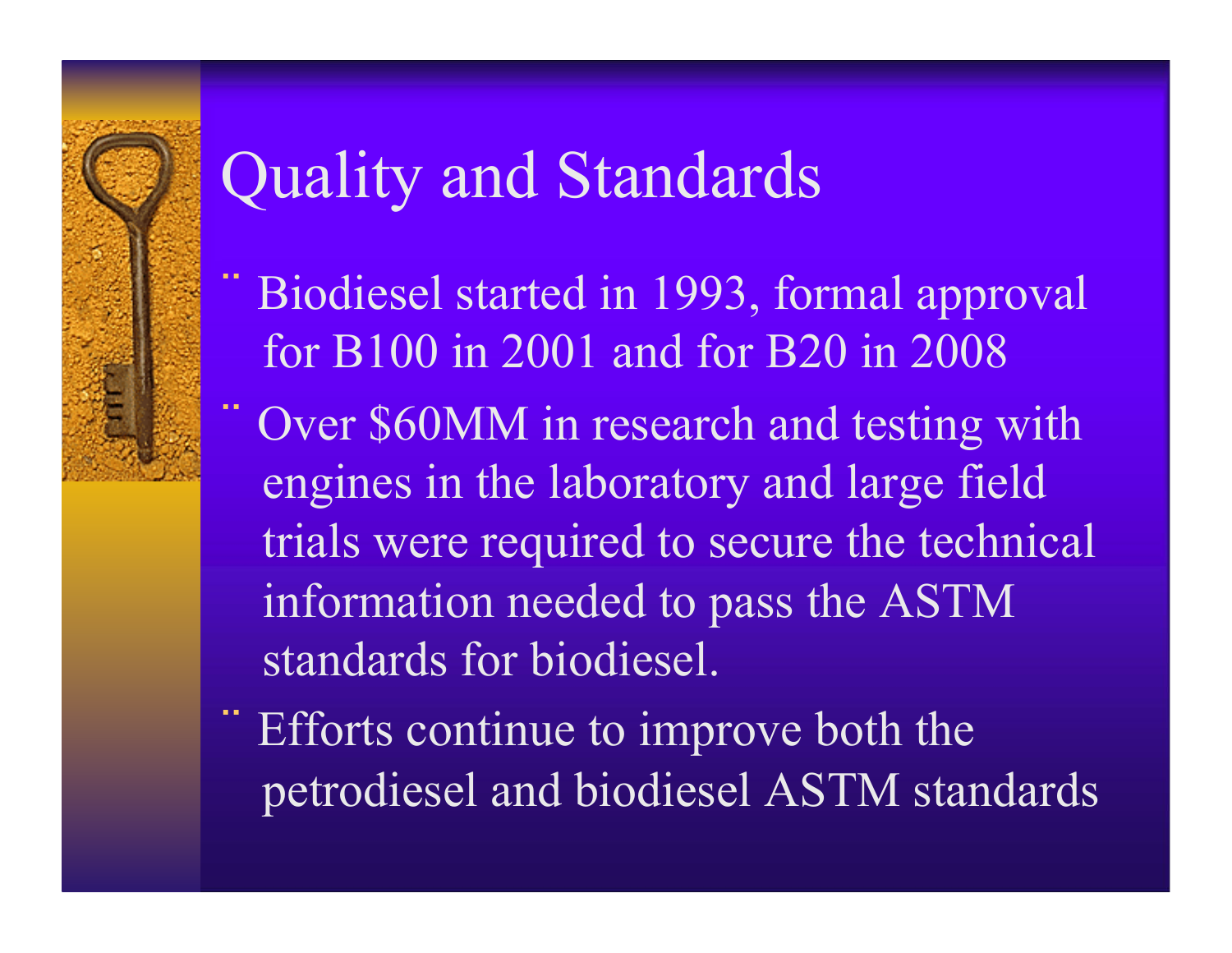# Getting Legal

- Clean Air Act Amendments of 1990
	- All fuels/additives must be registered and show they do not affect the general public more than the existing fuels in the market.
	- Must complete Tier 1 exhaust emissions speciation to quantify all exhaust species
	- Depending on the fuel, must complete Tier 2: 90 day inhalation test with albino rats
- These tests for biodiesel cost over \$2.2MM over 10 years ago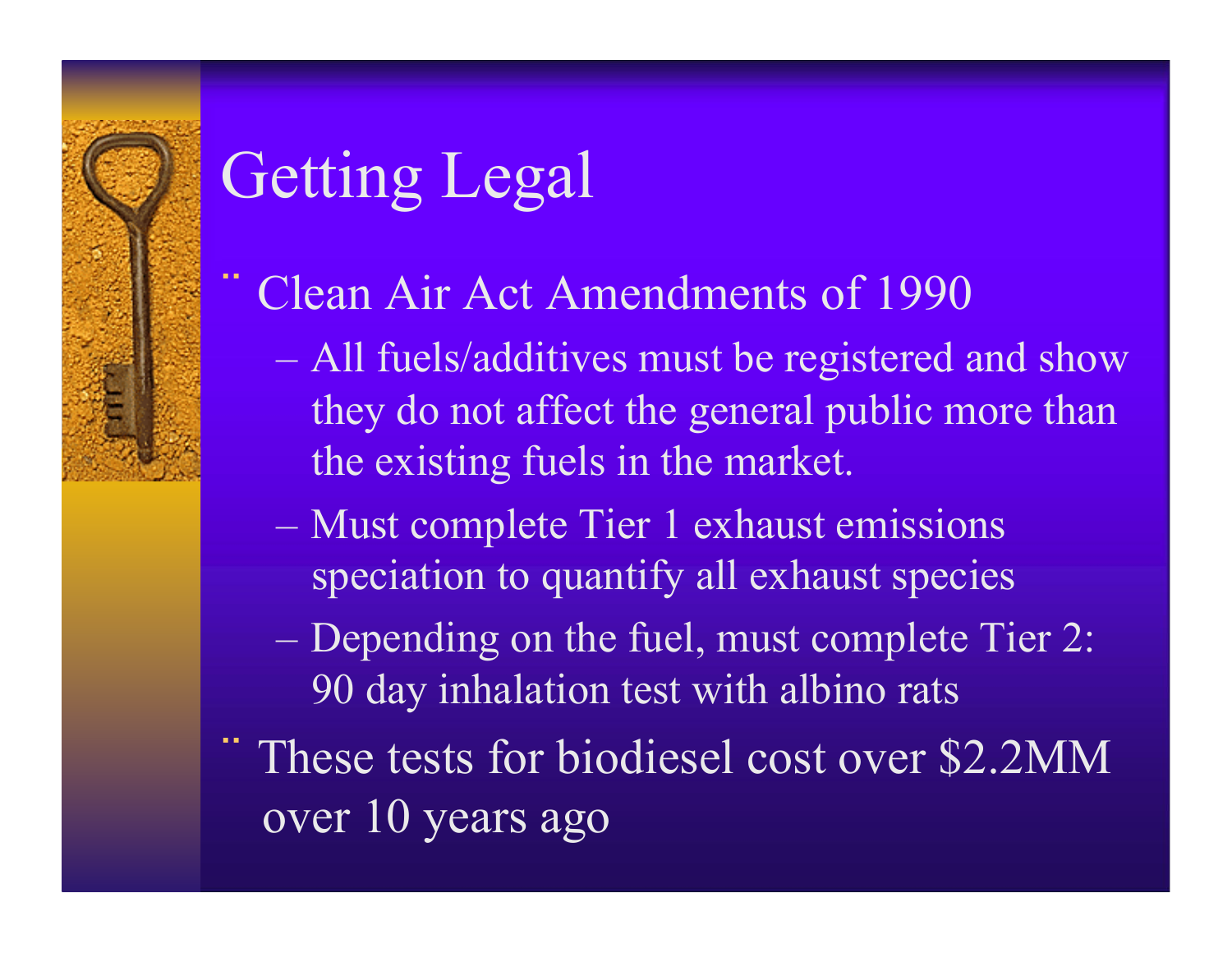# Getting Legal

- Fueling depot's, dispensers, underground tanks, piping, pumps, etc. are all further regulated under state and local agencies, AHJ's (Authorities Having Jurisdiction)
	- Water Board or DNR for tank, plumbing leaks
	- OSHA for personnel safety
	- Fire Marshall for fire safety
- ¨ These groups typically require a 'third party listing' of all equipment in order to be legal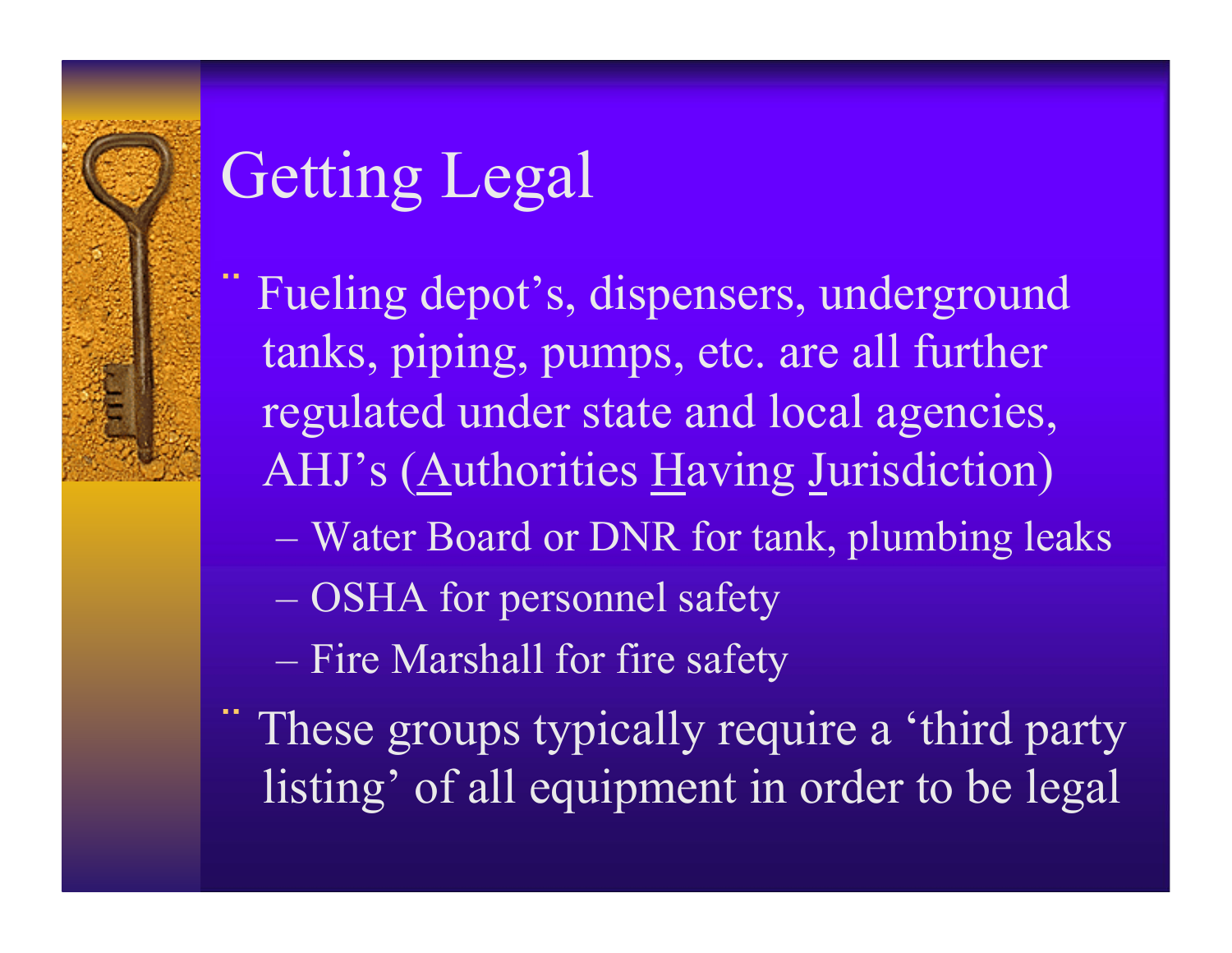- Users look to various sources for advise on whether a new fuel is OK for their engine:
	- Newspaper, TV news, internet, magazines, etc.
	- Local dealer or mechanic
	- The engine or vehicle company
- Negative information from any of these sources could cause a user to stay away
- Intense education efforts needed so these entities provide accurate, factual infomation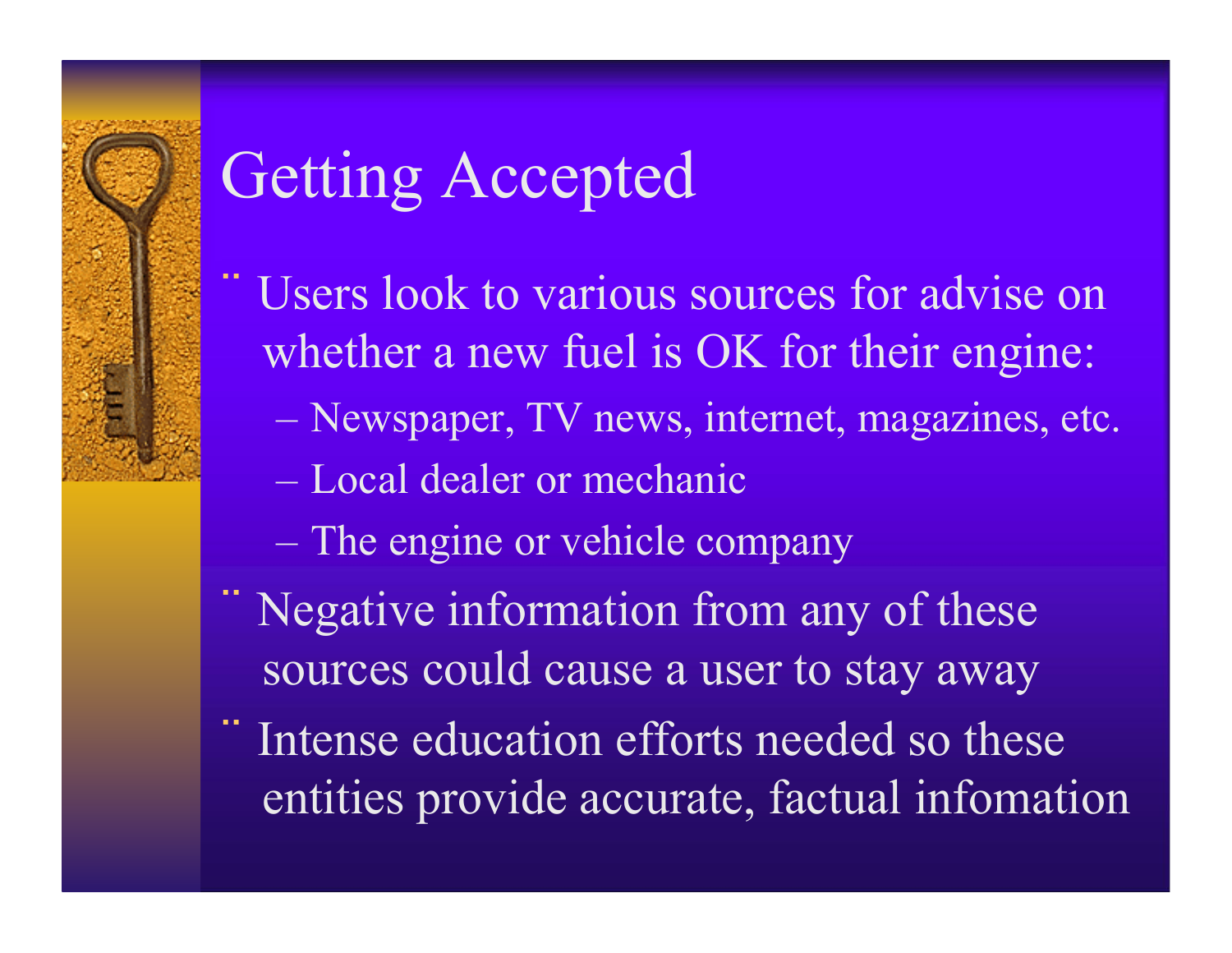- The effort must start at the engine manufacturer
	- Complete evaluation of fuel system effects
	- Complete evaluation of engine performance (horsepower, torque, startability, etc.)
	- Complete evaluation of long term durability
		- EPA requires emissions to be met after 435,000 miles for heavy duty trucks
	- Many field trials with different uses (i.e. highway vs. city) and climates (warm, cold, humid)
		- Detailed data tracking and equipment tear downs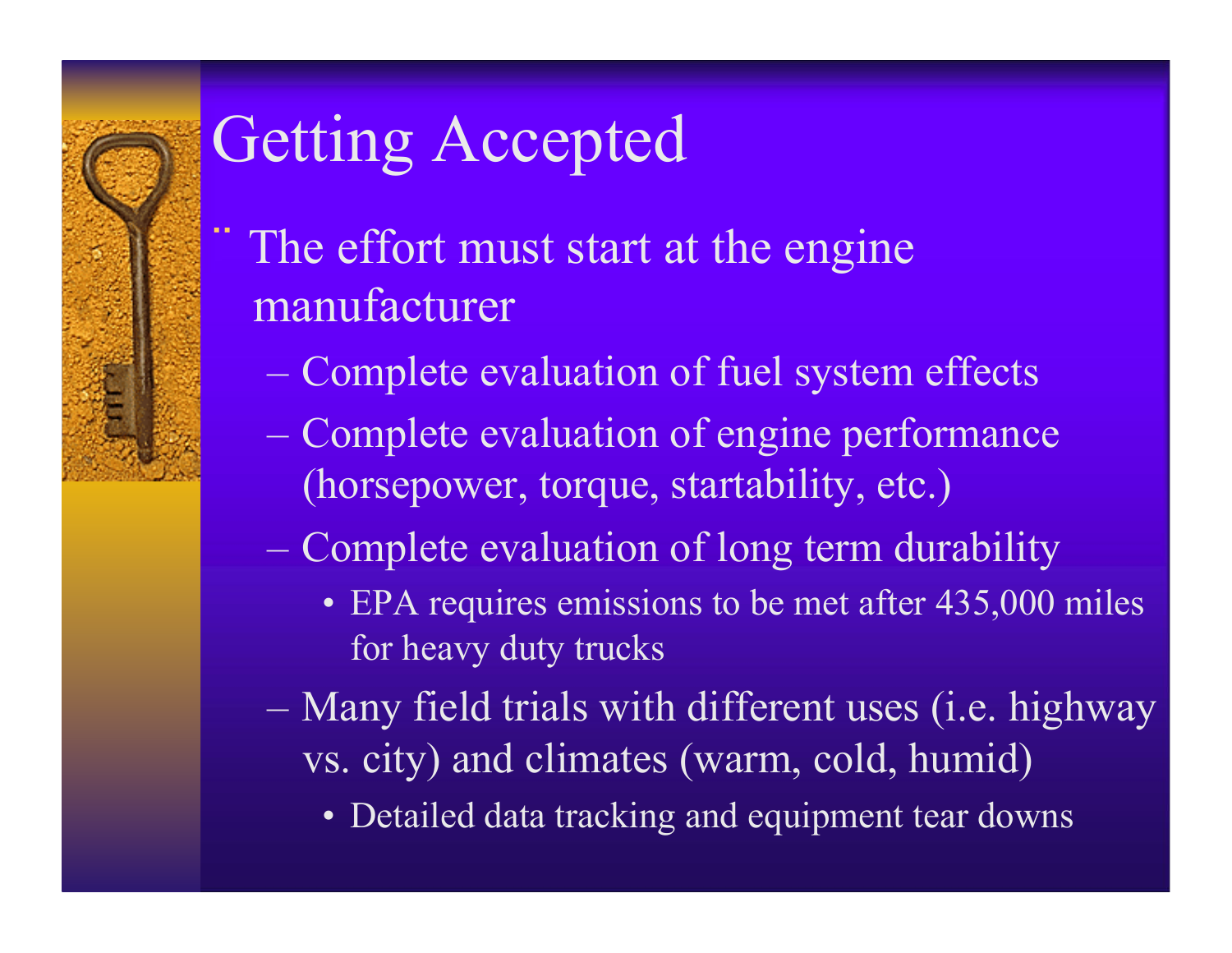Most of the \$60MM spent on biodiesel was spent doing the research to secure the acceptance of the engine and vehicle companies

Some of this may not be needed if targeting only niche markets which use only one or two engine models

The biodiesel industry is still educating dealers, mechanics, and others on the facts regarding biodiesel use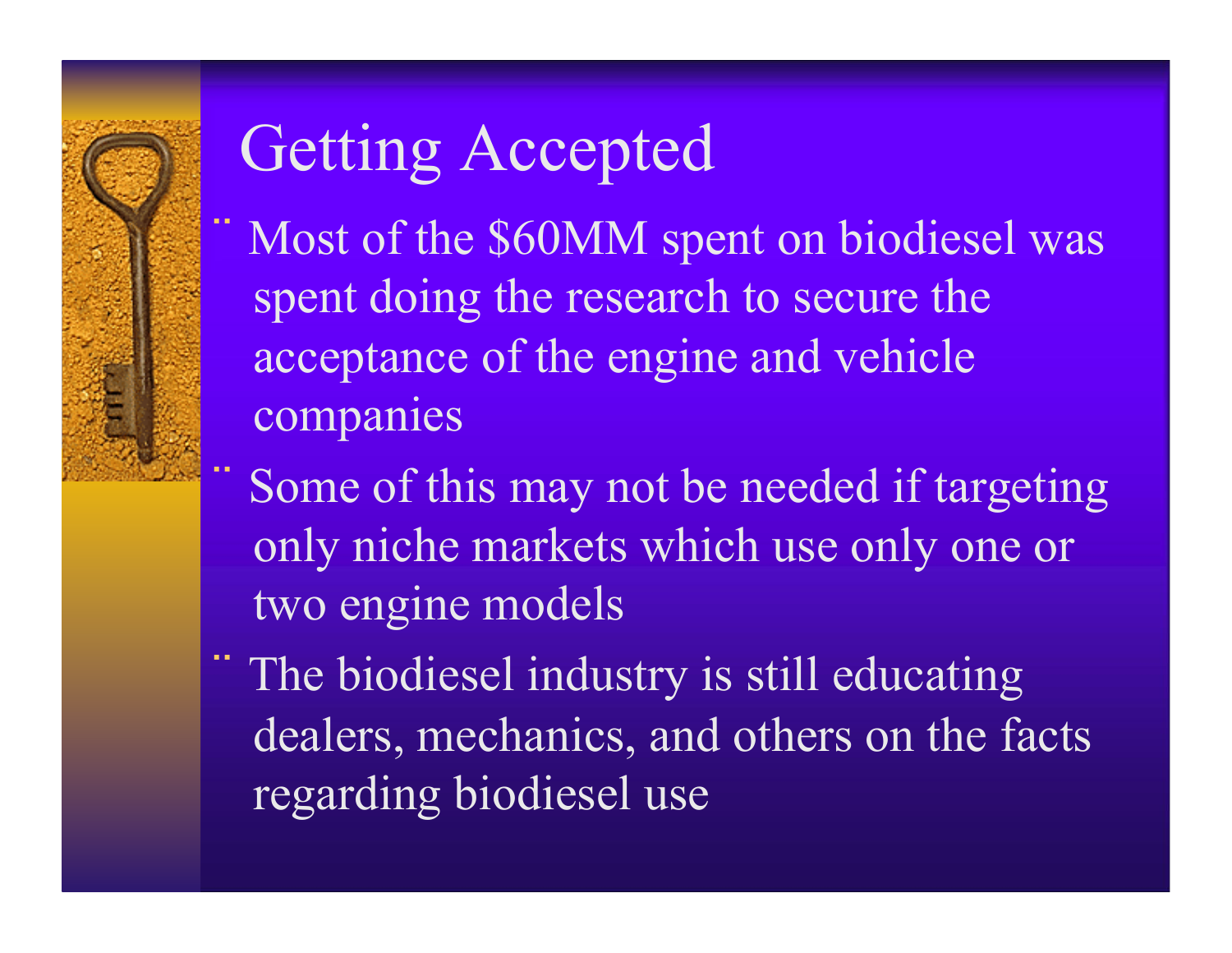- Distribution and Filling Stations are the next challenge to getting accepted
- How to get the fuel to the user?
	- Pipeline, truck, rail, barge?
- New stations may require new tanks, piping, and dispensers
	- Capital costs, are volumes high enough to justify the expense?
- Sometimes we forget everyone who touches the fuel must make money….